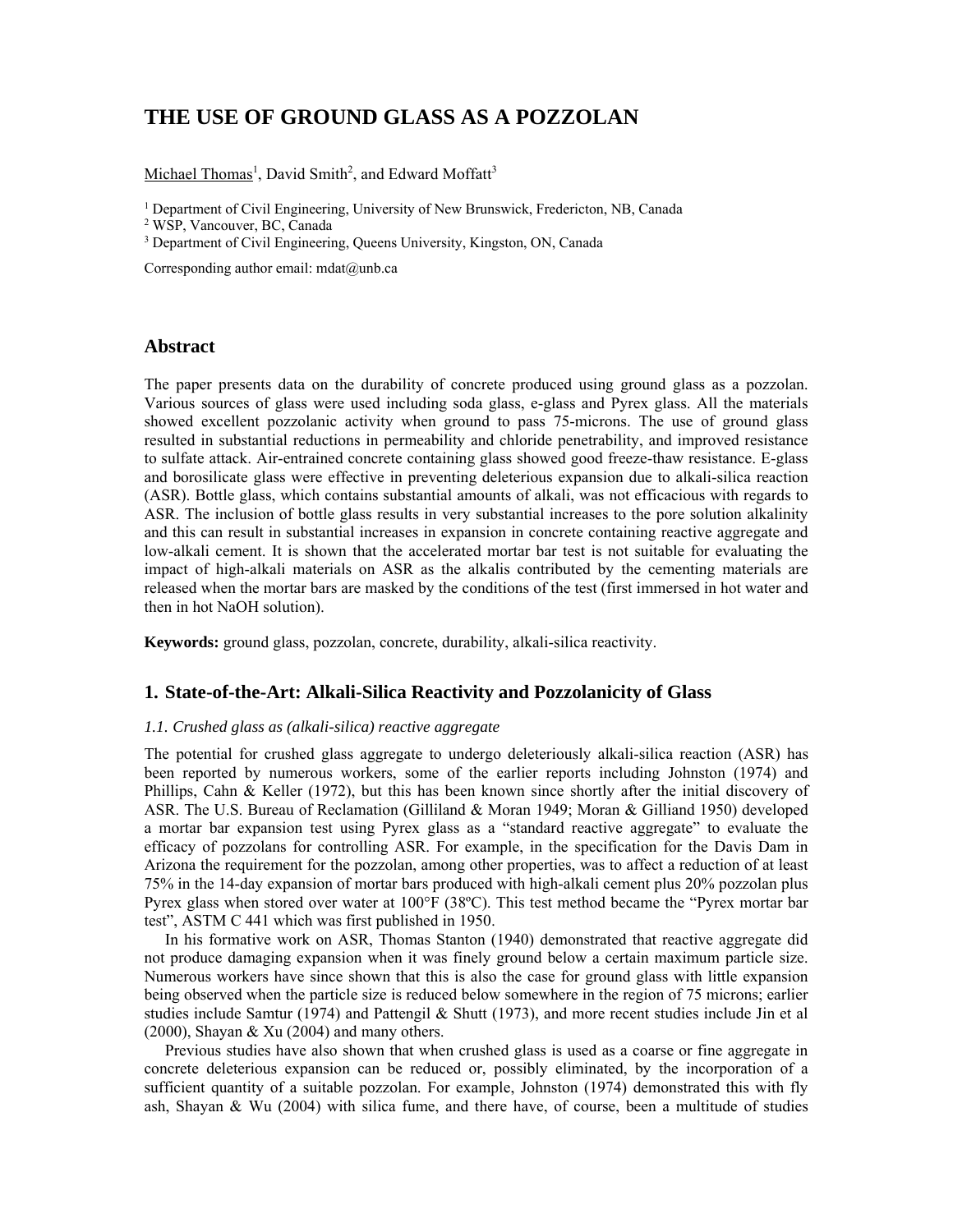conducted using the ASTM C 441 mortar bar test to demonstrate the efficacy of pozzolans and slag with crushed and graded Pyrex glass since Pepper & Mather (1959).

## *1.2. Ground glass as a pozzolanic material*

The potential use of ground glass as a pozzolan was reported by Pattengil  $\&$  Shutt (1973) who tested soda-lime container glass crushed and milled to a pass 325 mesh (45-microns sieve). Since this time other workers have confirmed that ground glass exhibits good pozzolanic provided it is ground to sufficient fineness. Little pozzolanic reaction is evident for glass above 300 microns but the pozzolanic activity increases as the particle size is reduced below this size with good pozzolanic properties generally being achieved below about 45 microns (Federico & Chidiac 2009).

It is well-established that the use of pozzolans can lead to improvements in concrete performance including increases in strength, enhanced durability in aggressive environments, and the ability to reduce the expansion due to ASR (Thomas 2013). In this paper the impact of low-alkali E-glass on various properties of concrete are presented for two levels of glass fineness.

### *1.3. Ground glass and ASR*

Alkali-silica reactive aggregate when finely ground will behave like a pozzolan. This was first proposed by Vivian (1951) and has been taken advantage of in many places such as Iceland where ground rhyolite has been used to produce pozzolans for controlling ASR (Gudmundsson  $\&$  Asgeirsson 1975). Several researchers have demonstrated that ground glass can be used to reduce the expansion due to ASR. Indeed, ground glass can be used to prevent ASR expansion where crushed glass from the same source is used as a reactive aggregate (Jin, Meyer & Baxter 2000). This is shown in Figure 1 from studies by one of the authors of this paper (Thomas 2011). The figure shows data from ASTM C 441 Pyrex Mortar Bar Test using crushed and graded Vycor glass ( $\sim$  96% SiO<sub>2</sub>, 4% B<sub>2</sub>O<sub>3</sub>) in place of Pyrex as the reactive sand; mortar bars were stored over water in sealed containers at 38ºC. The control mix with 100% high-alkali (0.94% Na2Oe) Portland cement expanded rapidly reaching an expansion of approximately 0.38% at 56 days. In a second mix 20% of the Portland cement was replaced with the same Vycor glass which was ground to pass 45-micron (median particle size  $\sim 10$ ) micron). This expansion of this mix was significantly reduced compared to the control being less than 0.06% at 56 days. In a third mix, 20% of the Portland cement was replaced with quartz ground to a similar fineness as the ground Vycor. This mix expanded slightly less ( $\sim 0.30\%$  at 56 days) than the Portland cement control indicating that the ground Vycor had a beneficial effect beyond mere dilution of the cement.



Figure 1 Role of particle size on the behaviour of Vycor glass (Thomas 2011)

 $15.8kV$  $x150$  $20011$ 

Figure 2 ASR expansion and cracking with agglomerated silica fume particle (Maas, Ideker & Juenger 2007)

The results in Figure 1 demonstrate that the impact of reactive silica when combined with Portland cement depends on its particle size. If present as fine (or coarse) aggregate the silica may undergo a deleterious reaction with the alkali hydroxides of the cement producing an expansive alkali-silica gel which causes internal disruption. The alkalis in the gel will slowly exchange with calcium in the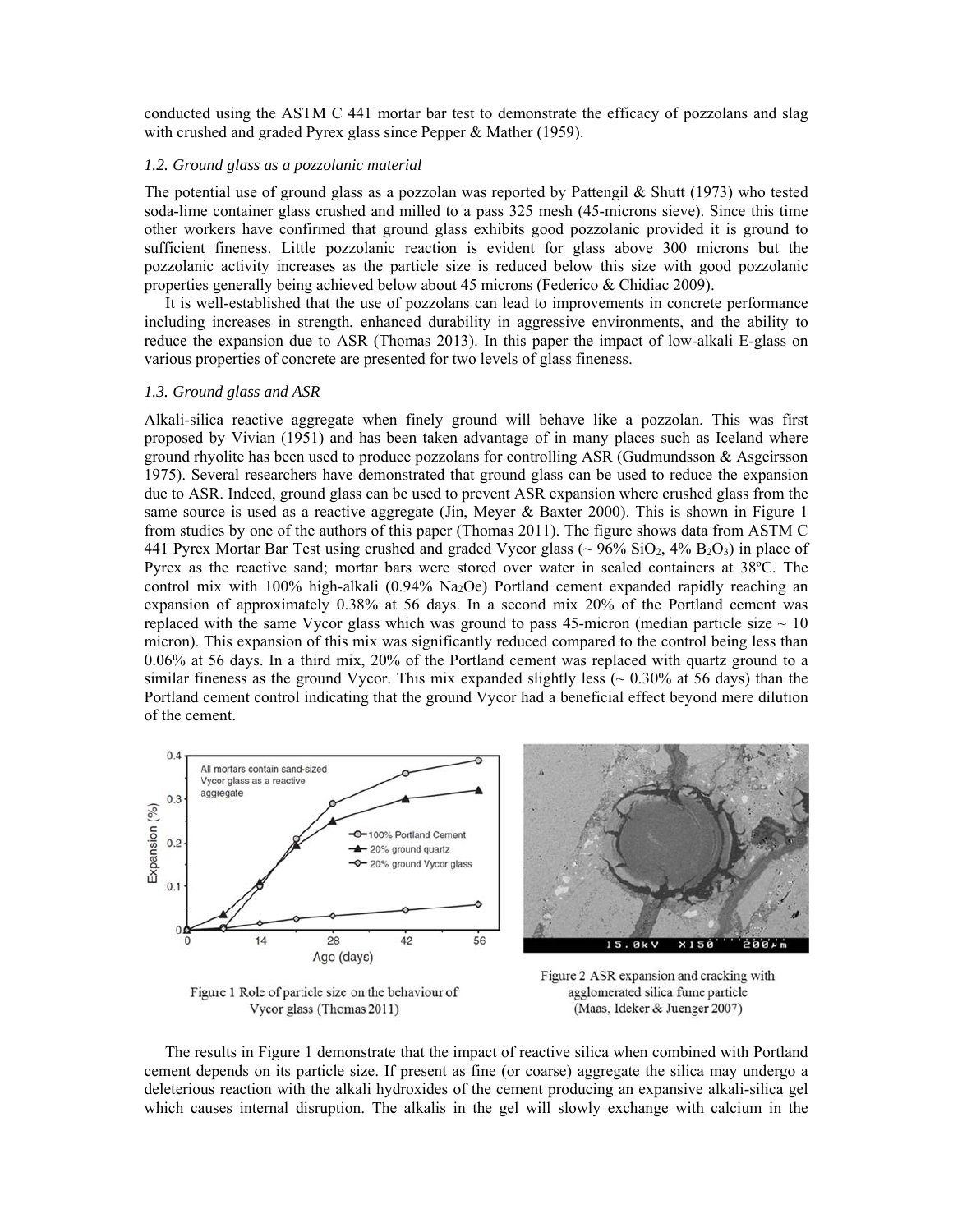surrounding calcium hydroxide and the composition of the gel slowly transforms from a high-alkali, low-calcium gel to a low-alkali, high-calcium gel similar in composition to C-S-H (Thomas 2001). If the same material is ground to a high fineness, it will react initially with the alkali hydroxides but will rapidly transform into C-S-H. This is the path of the pozzolanic reaction in Portland cement systems where both alkali hydroxides and calcium hydroxide are present. The fact that the reaction is occurring at sites of silica that are finely dispersed throughout the system means that there is no accumulation of reaction product at a single location that can become a site of expansive reaction. The C-S-H that is produced by the pozzolanic reaction has a relatively low Ca/Si (calcium-to-silica ration) compared to the C-S-H that results from the hydration of alite and belite in Portland cement and, consequently, binds more alkali (Bhatty & Greening 1978). Thus, less alkali is available for reaction with aggregate (Thomas 2011).

If an alkali-silica reactive aggregate can be ground to sufficient fineness to behave like a pozzolan, it stands to reason that a pozzolan may behave like a reactive aggregate if it is present as sand-sized particles. That this is the case has been demonstrated by Maas, Ideker and Juenger (2007) who showed that agglomerated silica fume particles can behave like reactive aggregates and induce expansion due to ASR. An example of this is shown in Figure 2.

The data shown in Figure 1 are for Vycor glass which has a negligible alkali content. Soda-lime glass, on the other hand, has a high alkali content, with soda contents being typically in the region of 13% NaO. Some authors have shown these high-alkali glasses to be effective in controlling expansion due to ASR when used with a reactive aggregate (Jin, Meyer & Baxter 2000; Shayan & Xu 2004; Idir, Cyr & Tagnit-Hamou 2010; Afshinnia & Rangaraju 2015). This is somewhat surprising when the mechanisms by which pozzolans control ASR expansion are considered. The main mechanism involves the sequestration of alkalis by the pozzolanic reaction and the products of the reaction as discussed briefly above (Thomas 2011). If the pozzolan itself contained significant quantities of alkali which were available to the concrete pore solution this would make control of ASR by the pozzolan very challenging. It has been observed that high-alkali fly ashes (5 to 10% Na2Oe) are not able control expansion at normal levels (e.g. 25%) of replacement (Thomas 2011).

Much of the research that has shown ground soda-lime glass to be effective in controlling ASR expansion has utilized the accelerated mortar bar test, ASTM C 1260 (or the modified version, ASTM C 1567, specifically for evaluating the efficacy of pozzolans and slag). In this test small mortar bars (25 x 25-mm cross-section) are cast and cured for 24 hours at normal laboratory temperature, stripped and immersed in water for 24 hours during which period the temperature of the water is raised to 80ºC, measured for length, and then placed in 1 Molar NaOH at 80ºC for 14 days during which period the length change is measured. The one-day immersion in water can leach from the mortar bar a proportion of the alkalis originally contributed by the cementing materials. The subsequent immersion in 1 M NaOH then overwhelms the system in alkalis. Consequently, this test method may be insensitive to the role played by the alkalis in the constituent materials. For this reason, ASTM C 1778 *Standard Guide for Reducing the Risk of Deleterious Alkali-Aggregate Reaction in Concrete* states that the test method (ASTM C 1567) is not suitable for evaluating SCMs with high levels of alkalis.

In the current study various test methods were used to evaluate the efficacy of two types of glass.

### **2. Experimental Details**

#### *2.1. Materials*

The testing conducted here utilized two types of ground glass; these were a soda-lime glass (Type GS) and E-glass (Type GE). The Type GE glass was finely ground to pass a #325 sieve (GE-1) and coarsely ground to pass a #80 sieve (GE-2). Table 1 presents some of the properties of the glasses. The other cementitious materials used were a low-alkali (0.44% Na2Oe) and a high-alkali (0.91% Na2Oe) Portland cement both meeting the requirements of ASTM C150, one low-calcium, low-alkali (1.2% CaO;  $1.6\%$  Na<sub>2</sub>Oe) fly ash (FA) meeting the requirements of ASTM C618 Class F, and a silica fume (SF) meeting the requirements of ASTM C1240. Reactive aggregates included a highly-reactive gravel from New Mexico (PL), a siliceous limestone from Ontario (SP) and crushed Pyrex glass.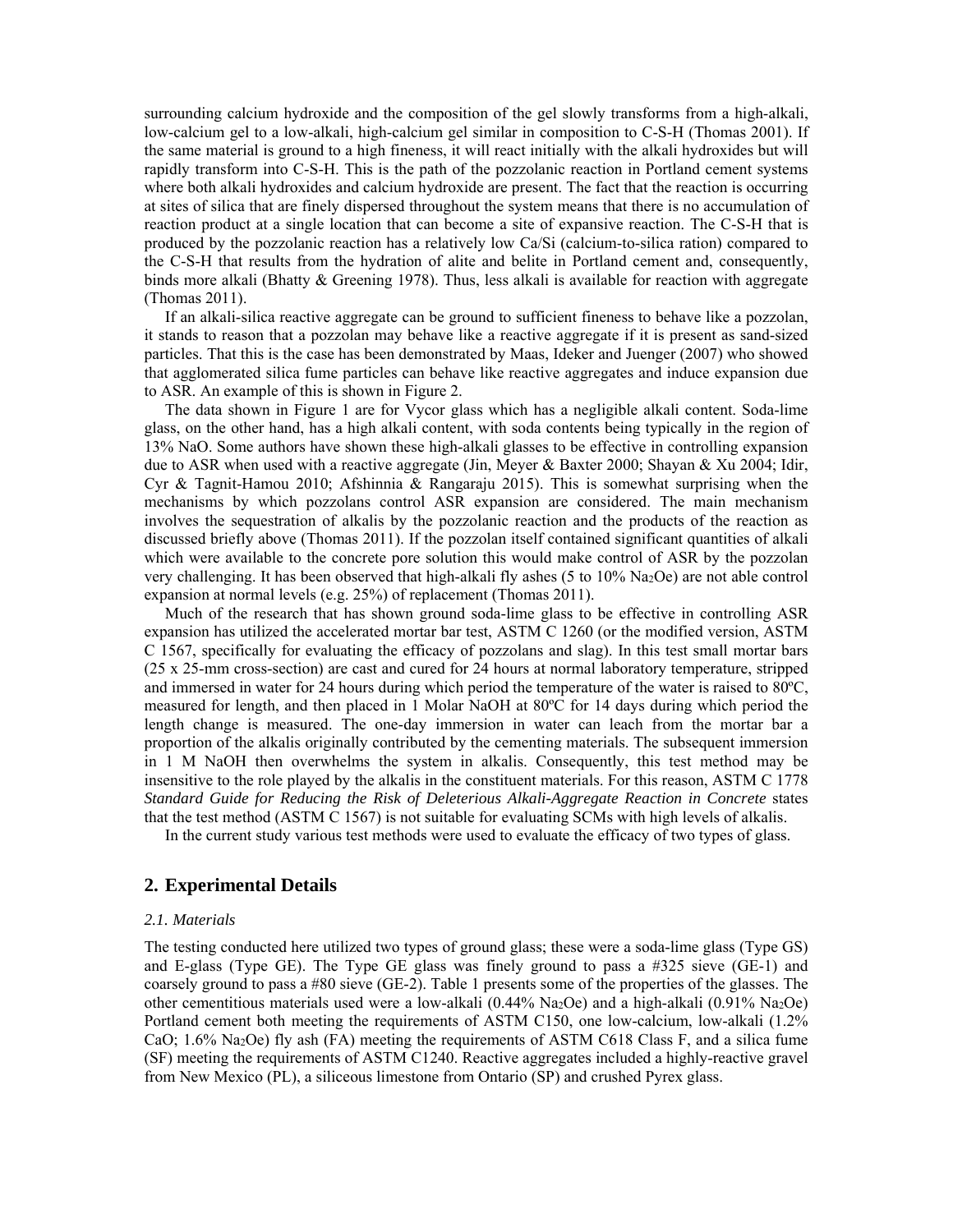| Glass  | Retained         | $\mathrm{D}_{50}$ | Oxide Composition $(\%)$ |           |                                |      |                   |        |
|--------|------------------|-------------------|--------------------------|-----------|--------------------------------|------|-------------------|--------|
| Type   | $45 - \mu m$ (%) | $\mu$ m           | SiO <sub>2</sub>         | $Al_2O_3$ | Fe <sub>2</sub> O <sub>3</sub> | CaO  | Na <sub>2</sub> O | $K_2C$ |
| $GE-1$ |                  | 10                |                          |           |                                |      |                   |        |
| $GE-2$ | 64               | 25                | 54.1                     | 15.6      | 0.29                           | 6.6  | 0.5               | 0.8    |
| GS     |                  |                   | 75.1                     | 1.61      | 0.52                           | 10.6 |                   | 0.46   |

Table 1 Properties of Glasses

### *2.2. Mixes and Test Methods*

The Type GE glasses (GE-1 and GE-2) were tested in mortar to determine (i) pozzolanic activity with lime (ASTM C311 – now withdrawn), (ii) the compressive strength of mortars (ASTM C109), (iii) sulfate resistance – Type GE-1 only (ASTM C 1012), and (iv) electrical resistivity using the "Monfore Method" (Monfore 1968).

Three concrete mixtures were produced with a total cementitious material content (cement plus ground glass) of 375 kg/m<sup>3</sup>, w/cm = 0.40, and three levels of glass: 0%, 10% and 20% GE-1. An airentraining agent and high-range water-reducing admixture were added to meet a target air content of 5 to 8% and a target slump of 150 to 200 mm. The concrete was tested for compressive strength, drying shrinkage (ASTM C157), rapid chloride permeability (ASTM C1202), bulk diffusion (ASTM C1556), freeze-thaw resistance (ASTM C666 – Procedure A) and scaling resistance (ASTM C672).

Testing for alkali-silica reactivity included extraction and analysis of pore solution from paste samples, expansion tests on mortar bars containing either PL aggregate or Pyrex glass and stored over water at 38ºC (ASTM C227), accelerated expansion tests with mortar bars (SP aggregate) stored in 1 M NaOH at 80°C (ASTM C1260/C1567), and expansion tests on concrete prisms (75 x 75 mm crosssection) with SP aggregate and stored over water at 38ºC.

# **3. Experimental Results**

Only selective results are presented here because of space limitations.

## *3.1. Tests on Mortars*

The results of the strength activity with lime (pozz:lime = 2:1) at 7 days were 6.2 MPa and 3.2 MPa for mortars produced, respectively with EG-1 and EG-2. These results compare with 7.1 MPa for silica fume (higher w/cm used for silica fume to achieve equal flow) and 6.8 MPa for a Class F fly ash (slightly lower w/cm). Results from compressive strength, electrical resistivity and sulfate resistance of mortars are shown in Table 2.

|                                       | Control | $EG-1$ |       | $EG-2$ |      |
|---------------------------------------|---------|--------|-------|--------|------|
| Property                              |         | 10%    | 20%   | 10%    | 20%  |
| Compressive Strength (MPa)            |         |        |       |        |      |
| 7d at $23^{\circ}$ C                  | 35.1    | 38.8   | 28.1  | 34.1   | 26.4 |
| $28d$ at $23^{\circ}$ C               | 37.6    | 47.2   | 36.9  | 37.4   | 32.5 |
| 7d at $60^{\circ}$ C                  | 34.2    | 33.2   | 38.6  | 25.2   | 25.7 |
| Electrical resistivity $(\Omega - m)$ |         |        |       |        |      |
| 7d at $23^{\circ}$ C                  | 30      | 34     | 37    | 31     | 26   |
| 28d at $23^{\circ}$ C                 | 41      | 69     | 175   | 37     | 36   |
| 7d at $60^{\circ}$ C                  | 29      | 91     | 251   | 29     | 33   |
| Sulfate Expansion $(\% )$             |         |        |       |        |      |
| 6 months                              | 0.459   | 0.042  | 0.019 | n.d.   | n.d. |
| 12 months                             |         | 0.091  | 0.041 |        |      |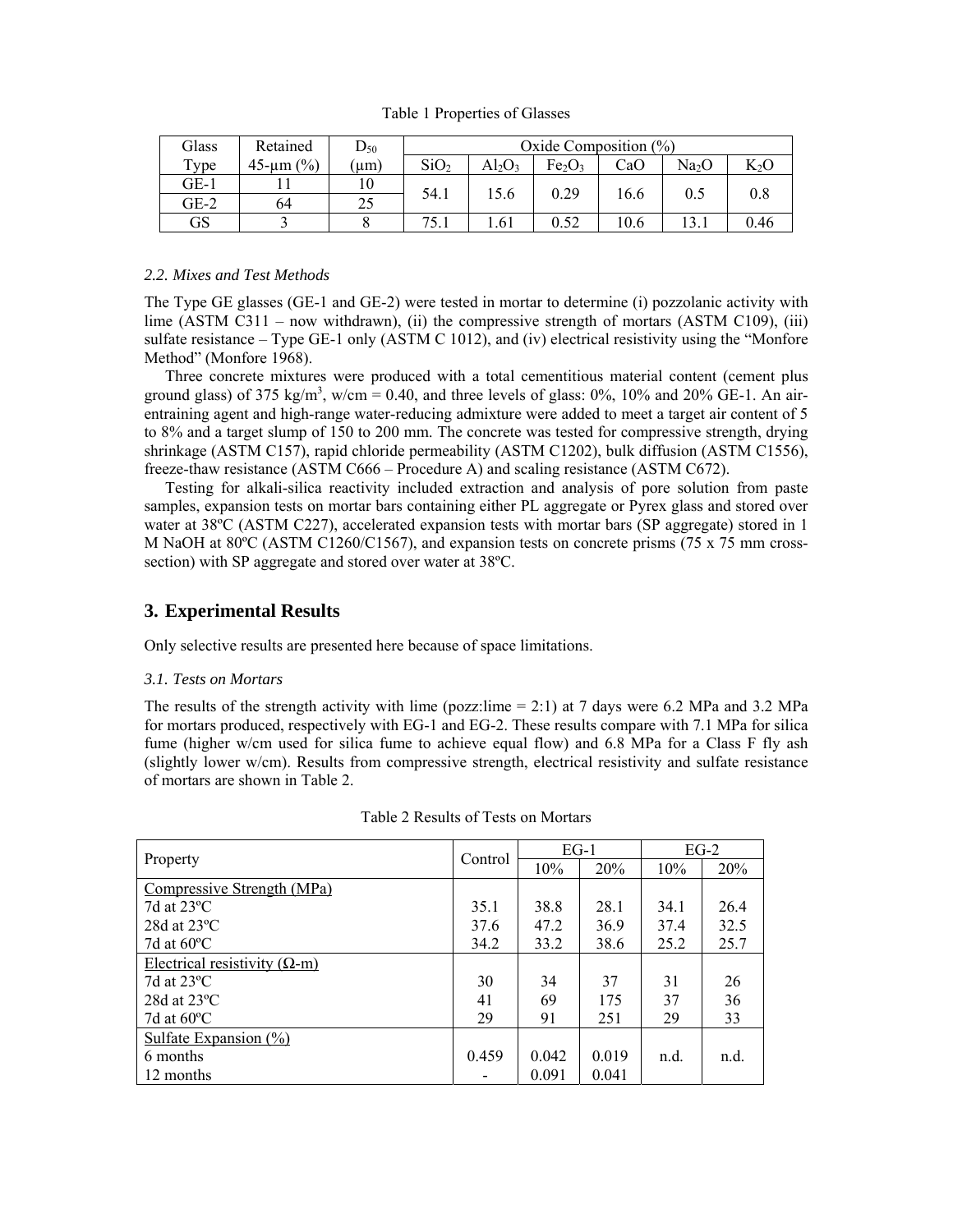The results of the mortar testing clearly show the importance of the particle size with regards to the pozzolanicity of the glass. It is interesting to compare the strengths of the mortars produced with limeglass as a binder with those of the cement-glass combinations. The strength of mortars in the limeglass mixes is solely a result of the pozzolanic reaction between the lime and the glass, and the coarse glass shows little pozzolanic behaviour. In the cement-glass mixtures, the strength is mainly attributed to the hydration of the cement and it is difficult to determine the precise contribution of the pozzolanic reaction of the glass. The finely-ground glass has a very profound effect on the electrical resistivity of mortar, whereas the coarse glass shows little difference when compared to the control. Electrical resistivity (or conductivity) maybe a useful tool for evaluating the performance of pozzolans especially with regards to their contribution towards durability.

## *3.2. Tests on Concrete*

The results from testing of compressive strength, rapid chloride permeability (electrical conductivity), bulk diffusion and cyclic freeze-thaw testing for concrete with various levels of ground glass EG-1 are shown in Table 2. These data show that the E-glass is an extremely effective pozzolan as it produces significant increases in long-term compressive strength and very substantial increases in the concrete's resistance to chloride-ion penetration whether measured indirectly by determining electrical conductivity or directly by determining an apparent bulk chloride diffusion coefficient. The concrete containing glass performed well in cyclic freeze-thaw test ASTM C666) and the mix containing 20% glass showed little significant scaling when exposed to freeze-thaw cycles in the presence of de-icing salt (ASTM C672).

|                                                                   | Control | $EG-1$ |      |  |
|-------------------------------------------------------------------|---------|--------|------|--|
| Property                                                          |         | 10%    | 20%  |  |
| Compressive Strength (MPa)                                        |         |        |      |  |
| 3d                                                                | 25.6    | 23.2   | 19.2 |  |
| 7d                                                                | 29.1    | 26.5   | 21.3 |  |
| 28d                                                               | 31.7    | 31.6   | 26.4 |  |
| 90d                                                               | 35.7    | 39.7   | 36.9 |  |
| 3y                                                                | 43.5    | 51.2   | 59.5 |  |
| "Rapid Chloride Permeability" (Coulombs)                          |         |        |      |  |
| 28d                                                               | 4309    | 3411   | 2573 |  |
| 90d                                                               | 4362    | 1089   | 1017 |  |
| 3y                                                                | 2564    | 689    | 312  |  |
| Chloride Diffusion Coefficient $(x10^{-12} \text{ m}^2/\text{s})$ |         |        |      |  |
| 3y curing followed by 91d ponding                                 | 4.3     | 2.5    | 1.3  |  |
| Cyclic Freeze-Thaw                                                |         |        |      |  |
| Durability Factor after 300 cycles (%)                            | 102     | 105    | 108  |  |
| De-icer Salt Scaling Test                                         |         |        |      |  |
| Scaled mass after 50 cycles $(g/m^2)$                             | 533     | 2603   | 159  |  |

### Table 3 Results of Tests on Concrete

### *3.3. Pore Solution Testing*

The results from pore solution tests up to an age of 38 days is shown in Figure 3. Both types of glass reduce the concentration of potassium ions in the pore solution and this is attributed to both dilution of the Portland cement and the pozzolanic action. The sodium-ion concentration is also reduced by the Type GE glass, whereas the Type GS glass significantly increases the concentration of sodium. The pozzolanic action and resulting increased alkali binding of the Type GS glass is not able to compensate for the very high sodium levels in the glass.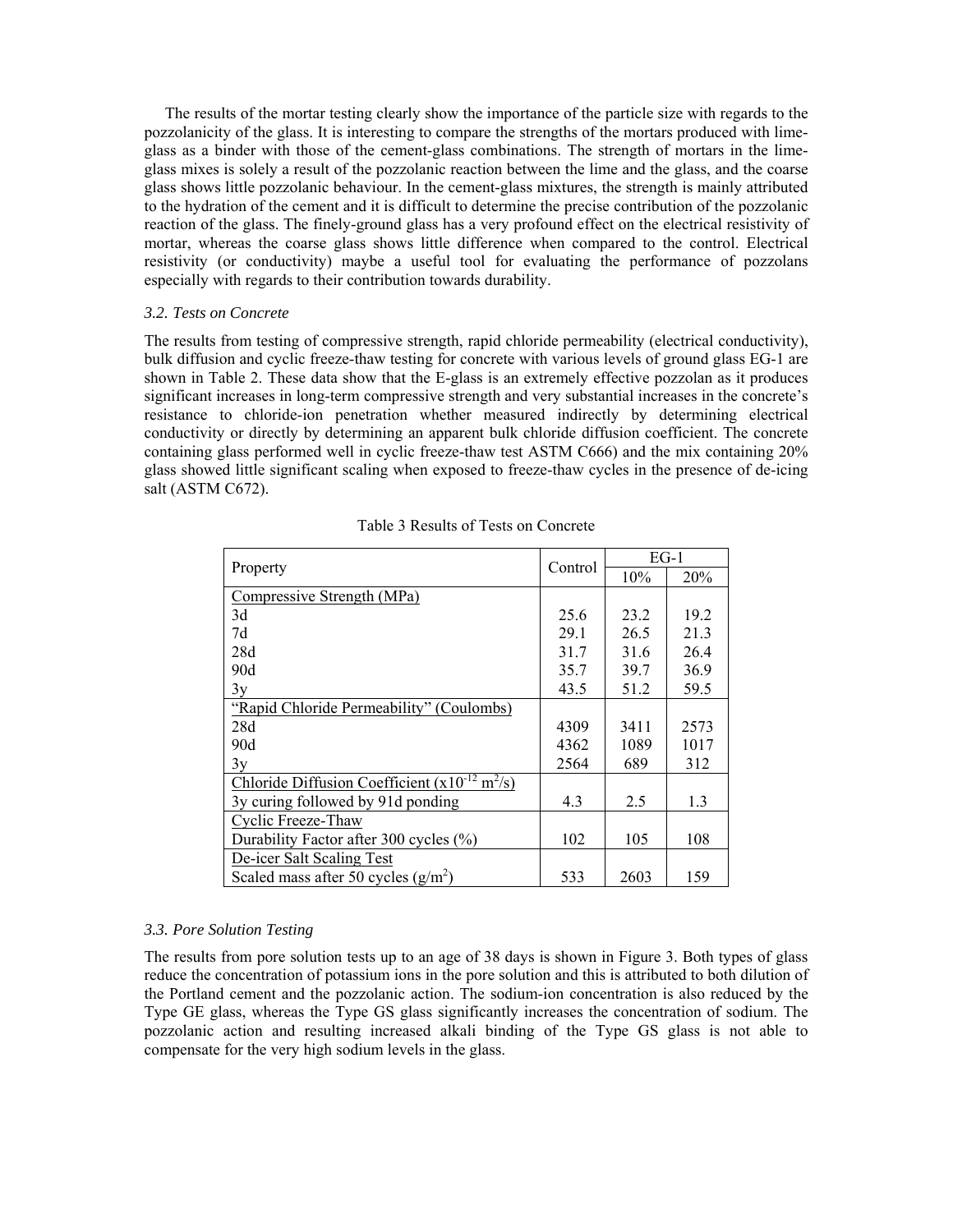

Figure 3 Results of pore solution extraction and analysis

### *3.4. Expansion testing of mortars*

The results of the accelerated mortar bar test (ASTM C1567) with SP aggregate, the Pyrex mortar test (ASTM C441) with Pyrex sand, and the mortar test (ASTM C227) with PL aggregate are shown, respectively in Figures 3, 4 and 5.



The results show that the low-alkali Type GE glass is effective in significantly reducing the expansion of mortar bars in all the tests regardless of the test condition and the type of reactive material. Although the test limits for these parameters vary between different specifications and practices, commonly used limits are expansion  $\leq 0.10\%$  at 14 days,  $\leq 0.10\%$  at 56 days, and  $\leq 0.10\%$ at 6 months for, respectively ASTM C1567, C441 and C227. Based on these limits, 25% GE glass appears to be a sufficient level of replacement to control expansion. The results for the Type GS are highly variable. In the accelerated mortar bar test 25% GS glass reduces expansion by slightly more than 50% compared with the control. As discussed above, other workers have shown expansion can be controlled to an acceptable limit  $( $0.10\%$ )$  by GS glass in this test. In the C441 test with Pyrex glass the GS glass produces very little reduction in expansion compared with the control and the ultimate expansions are essentially the same for the mortar with and without GS glass. Perhaps more alarming are the results of the C227 test with PL aggregate which indicate that the combination of low-alkali (LA) cement and 10 to 20% GS glass not only expands more the LA control but, eventually, the expansion of the mortars with GS glass exceed that of the high-alkali (HA) control. It should be noted that the PL aggregate is classifies as a very highly reactive aggregate by ASTM C1778 and is very sensitive to the amount of alkalis available.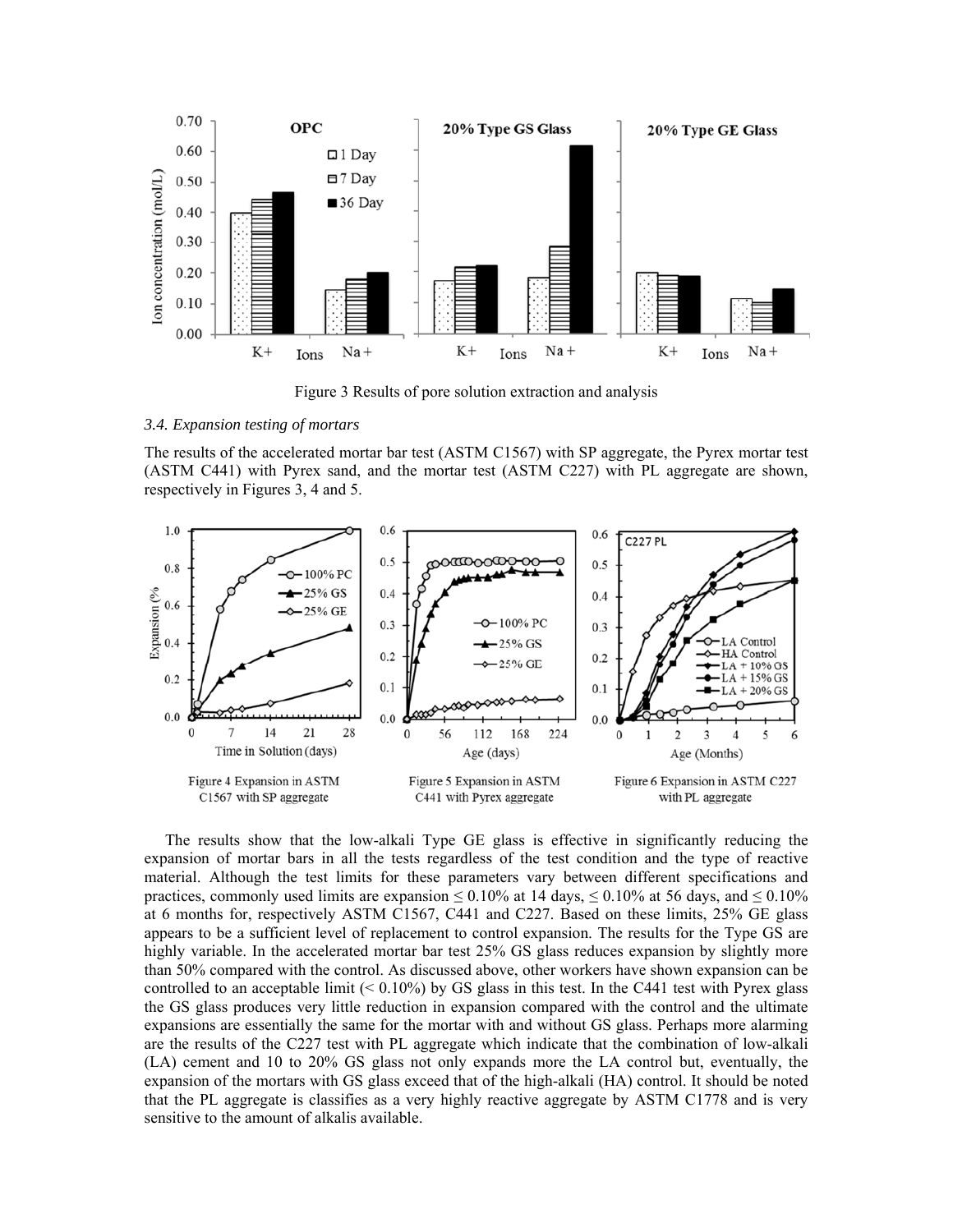#### *3.5. Expansion testing of concrete*

The results of concrete prism tests (ASTM C1293) are shown in Figure 7 and 8 for concrete produced with, respectively, SP and PL reactive coarse aggregates. Note that for the tests with the SP aggregate the mixes with high-alkali (HA) cement and blends of HA cement with pozzolans (GE, GS and FA), the alkali content of the cement was boosted to 1.25% Na2Oe by the addition of NaOH to the mix water. For tests the with PL aggregate the alkalis were not boosted with NaOH.



As with the mortar tests, the expansion tests on concrete indicate that the low-alkali Type GE glass is effective in controlling expansion to an acceptable level  $( \leq 0.04\%$  at 24 months typically used as a performance limit for ASTM C1293) with both the highly-reactive SP aggregate and the very-highly reactive PL aggregate. Although not shown in Figure 7, replacement levels of 10% and 15% GE glass were tested with SP aggregate and the expansion values were below 0.04% at 24 months. With the SP aggregate 20% fly ash (FA) was also effective in controlling expansion. However, these same levels of fly ash were not effective in reducing expansion to an acceptable level with the PL aggregate, although the expansion was reduced compared to the control. It can be concluded from these data that the GE glass is more efficacious with regards to ASR control that low-calcium Class F fly ash.

The GS glass was not effective in controlling expansion of the concrete produced with the SP aggregate. The GS glass did reduce the expansion compared to the HA control, but the expansion was greater than the LA control. The GS glass was not tested with the PL aggregate in concrete.

## **4. Discussion**

It has been demonstrated in this and previous studies that ground glass can be an effective pozzolan if it is ground to a sufficient fineness. It is likely that the performance of glass in concrete for most applications will be controlled to a greater extent by its fineness rather than its chemical composition. However, the performance of glass with regards to alkali-silica reaction (ASR) is dependent on both particle size and composition. Glass that is crushed to produce coarse or fine aggregate may result in deleterious ASR unless preventive measures are taken to reduce the risk of expansion. Finely ground glass will not behave like a reactive aggregate but will exhibit pozzolanic properties and, in some cases, act to mitigate ASR expansion with a reactive aggregate. Finely ground low-alkali GE glass is a highly effective pozzolan and an efficient means for controlling ASR. With high-alkali (soda-lime) glasses the high sodium content will work to offset the beneficial pozzolanicity of the glass. Even though the products of the pozzolanic reaction consume a portion of the alkalis it would seem that the